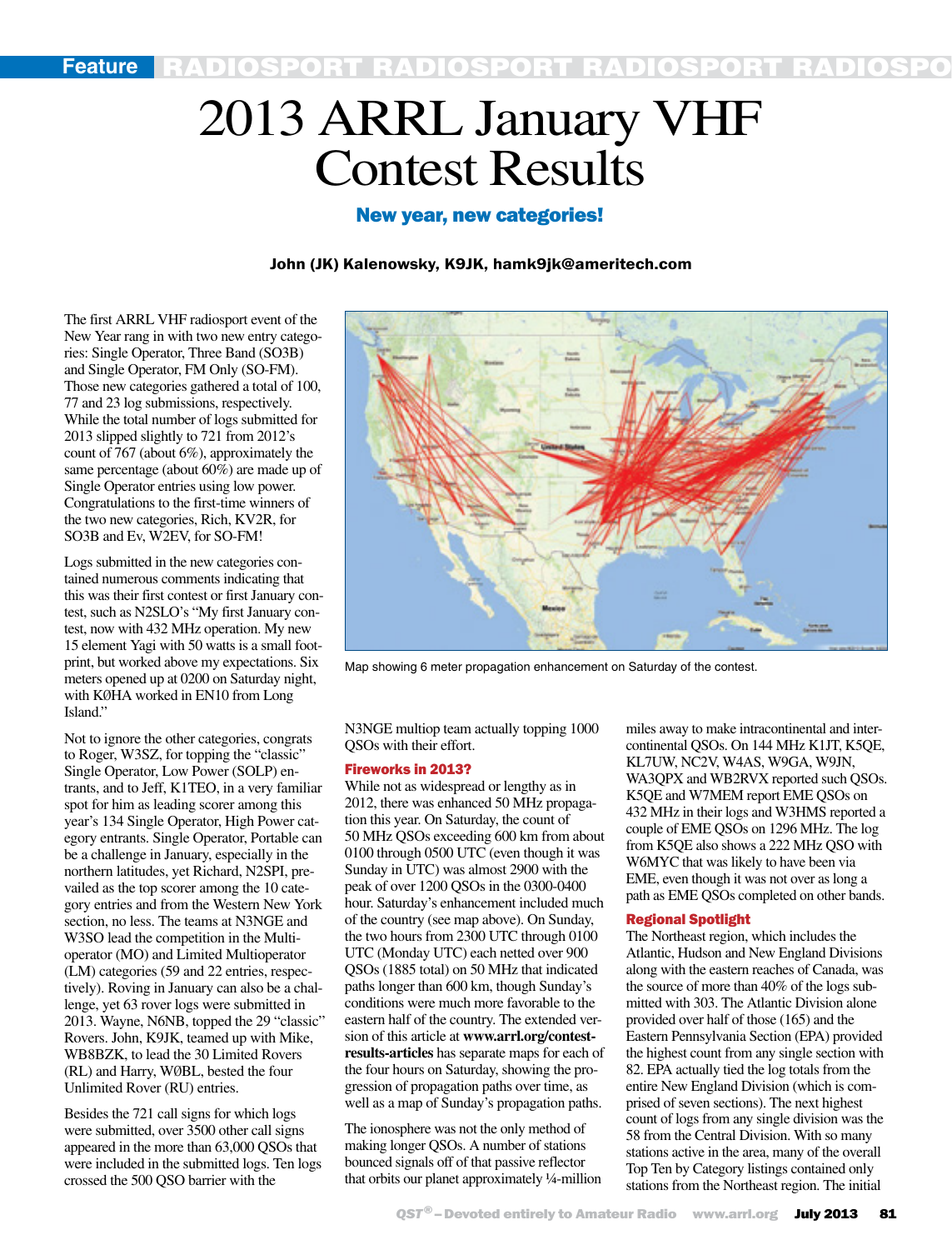## Affiliated Club Competition

|                                                                                                                                                                                                                                                                                                                                                                                                                                                                                                                                                                                                                                                                                                                                                                                                                                                                                              | Logs                                                                                                                                                                                     | Score                                                                                                                                                                                                                                                                                             |
|----------------------------------------------------------------------------------------------------------------------------------------------------------------------------------------------------------------------------------------------------------------------------------------------------------------------------------------------------------------------------------------------------------------------------------------------------------------------------------------------------------------------------------------------------------------------------------------------------------------------------------------------------------------------------------------------------------------------------------------------------------------------------------------------------------------------------------------------------------------------------------------------|------------------------------------------------------------------------------------------------------------------------------------------------------------------------------------------|---------------------------------------------------------------------------------------------------------------------------------------------------------------------------------------------------------------------------------------------------------------------------------------------------|
| <b>Unlimited Club Category</b>                                                                                                                                                                                                                                                                                                                                                                                                                                                                                                                                                                                                                                                                                                                                                                                                                                                               |                                                                                                                                                                                          |                                                                                                                                                                                                                                                                                                   |
| Mt Airy VHF Radio Club                                                                                                                                                                                                                                                                                                                                                                                                                                                                                                                                                                                                                                                                                                                                                                                                                                                                       | 65                                                                                                                                                                                       | 2,601,071                                                                                                                                                                                                                                                                                         |
| <b>Medium Club Category</b>                                                                                                                                                                                                                                                                                                                                                                                                                                                                                                                                                                                                                                                                                                                                                                                                                                                                  |                                                                                                                                                                                          |                                                                                                                                                                                                                                                                                                   |
| North East Weak Signal Group<br>Nacogdoches ARC<br>Florida Weak Signal Society<br>Potomac Valley Radio Club<br><b>Contest Club Ontario</b><br><b>Badger Contesters</b><br>Pacific Northwest VHF Society<br>Society of Midwest Contesters<br>Northern Lights Radio Society<br>Yankee Clipper Contest Club<br>Tennessee Contest Group<br>Roadrunners Microwave Group<br><b>Frankford Radio Club</b><br>North Texas Microwave Society<br>Bergen ARA<br>Six Meter Club of Chicago<br><b>Florida Contest Group</b><br><b>Rochester VHF Group</b><br>Northern California Contest Club<br>South Jersey Radio Assn<br>Carolina DX Association<br>Rochester (MN) ARC<br><b>CTRI Contest Group</b><br><b>Mad River Radio Club</b><br>Alabama Contest Group<br>Hudson Valley Contesters and DXers<br>Georgia Contest Group<br>Contest Group Du Quebec<br>Minnesota Wireless Assn<br>Alaska VHF-UP Group | 20<br>5<br>11<br>31<br>12<br>16<br>19<br>14<br>11<br>11<br>4<br>6<br>7<br>$\overline{4}$<br>11<br>11<br>6<br>6<br>9<br>5<br>4<br>14<br>3<br>4<br>3<br>4<br>$\overline{4}$<br>3<br>4<br>3 | 589,759<br>584,300<br>407,792<br>405,921<br>128,193<br>127,363<br>114.416<br>110,954<br>100,572<br>89,619<br>70,490<br>42,062<br>36,160<br>32,240<br>18,029<br>17,823<br>15,421<br>14,232<br>12,087<br>10,979<br>9,890<br>9,748<br>8,545<br>5,408<br>5,366<br>2,935<br>1,322<br>990<br>231<br>225 |
| <b>Local Club Category</b>                                                                                                                                                                                                                                                                                                                                                                                                                                                                                                                                                                                                                                                                                                                                                                                                                                                                   |                                                                                                                                                                                          |                                                                                                                                                                                                                                                                                                   |
| Murgas ARC<br>Bristol (TN) ARC<br><b>Granite State ARA</b><br>Raritan Bay Radio Amateurs<br><b>Stoned Monkey VHF ARC</b><br><b>Meriden ARC</b><br><b>DFW Contest Group</b><br>Contoocook Valley Radio Club<br><b>Burlington County Radio Club</b><br><b>Sterling Park ARC</b><br>Mobile Sixers Radio Club                                                                                                                                                                                                                                                                                                                                                                                                                                                                                                                                                                                    | 3<br>9<br>5<br>$\overline{6}$<br>3<br>4<br>3<br>4<br>3<br>3<br>4                                                                                                                         | 30,770<br>16,728<br>14,935<br>10,674<br>9,087<br>7,796<br>5,424<br>3,382<br>3,308<br>2,336<br>2.246                                                                                                                                                                                               |

winners of this year's new categories, Rich, KV2R, for SO3B and Ev, W2EV, for SO-FM, both operated from the region and three of the other Top Ten finishers in each of the new categories were from the Northeast. National SOLP leader, Roger, W3SZ, was joined by five other SOLP entrants from the region. Jeff, K1TEO, had more company from the Northeast, with seven other SOHP national Top Ten finishers from there (five of those from the EPA Section). Another national leader from the Northeast region was Richard, N2SPI, who was accompanied by three other Single Operator, Portable entrants. The national top scorers in the multioperator categories were also from the Northeast; the N3NGE team was joined by three other Northeasterners among the Top Ten in MO and the W3SO team led four other national LM leaders from the region. Leading rovers from the Northeast were Russ, NN3Q, (with Al, K3WGR), in "classic" Rover (accompanied by one other rover from the region), Justin, N2ZBH, in RL (also accompanied by one other from the region) and Sig, KJ1K, who was the sole RU entry from the Northeast.

Maritime Contest Club

The 115 logs from the Southeast region

(Delta, Roanoke and Southeastern Divisions) was the next highest regional log count. In the new Single Operator categories, the SO3B top scorer was Tim, KD5CKP, with Dave, N4DW, finishing first in SO-FM. For the SOLP and SOHP categories, Todd, N4QWZ, and Mike, W3IP, were the leaders for the region and there was no entry in SO-Portable from Southeast. The region's top multioperator entries were Steve, N4JQQ (+ assistance), in MO and Don, N3MK (+ assistance), in ML. The overall "classic" Rover winner, Wayne, N6NB, operated in the Southeast region, with Ray, KD4RSL, finishing in the top spot for the region's Limited Rovers.

Log submissions from the Central region, consisting of Central and Great Lakes Divisions plus the 4 new sections of Ontario totaled 107, with Bob, VE3KZ, and Erich, KC9CUK, leading the Central region in the new SO3B and SO-FM categories, respectively. Bob, K2DRH; Paul, WØUC and Rod, KDØEBT, topped the Central SOLP, SOHP, and SO-Portable categories, respectively. Jim, KO9A, went with assistance to lead MO and a team at N8ZM (with "lots of good food" according to their Soapbox) topped ML from the region. Central's leading rovers were Russell, VE3OIL, for "classic" and James, W8ISS, for Limited.

Four divisions; Dakota, Midwest, Rocky Mountain and West Gulf; plus the Canadian provinces of Manitoba and Saskatchewan make up the Midwest region from which 103 logs were submitted. Bob, KØNR, and Tim, WD9IGX, claimed the inaugural top spots for the region in the new SO3B and SO-FM categories, respectively. Midwest's best in SOLP was Keith, WB5ZDP, and in SOHP Ron, K5LLL. Stu, WØSTU, claimed the region's top spot for SO-Portable with a mountain-topping expedition as his photos show at **www.arrl. org/soapbox/view/8567**. Rovers in the Midwest were lead by Tom, W5TV (with Ralph, WD5RAH) in "classic" Rover, your author John, K9JK (with Mike, WB8BZK) in RL and Harry, WØBL in RU.

Participants from the West Coast region; Northwestern, Pacific and Southwestern Divisions plus Alberta, British Columbia and NWT; submitted a total of 91 logs with John, K6MI, topping the new SO3B category and Terry, K6TDI, prevailing in the new SO-FM category from the region. Bob, AF6RR, and Eric, N7EPD, were the region's leaders in SOLP and SOHP, respectively. Duane, KI6QEL, was the lone SO-Portable entrant from the West Coast and also finished 2nd overall in the category. Tom, KE7SW (+ assistance), claimed the region's top spot in MO with a margin of less than 200 points over the team at AE6GE. The ML entry from the West Coast was W6QAR with this being their second foray into VHF+ contesting. Their Soapbox comment also noted that they "Had a couple of newcomers participate who should soon be licensed." West Coast rovers kept it Limited (no "classic" or Unlimited rovers from the region) with Darryl, WW7D, finishing atop the category.

#### Club Competition

The results table tells the story. The Mt. Airy VHF Radio Club Packrats continued their streak of winning the Unlimited Club category. Even though their log count dropped to 65 from last year's 77 (still plenty of margin above the 51-log minimum for Unlimited), their aggregate total score increased by almost 185,000.

Among the 30 entries in Medium Club, 20 members of the North East Weak Signal Group submitted their logs to claim that gavel with just 5,000 points more than the five logs



Justin, N2ZBH, sure had some great views during the contest! He roved to mountaintop locations in Eagle Rock Reservation (FN20vt), Mt. Peter (FN21uf), Nike Overlook Park (FN31ab) and Alpine Lookout (FN30aw) [Justin De Vuyst, N2BZH, photo]